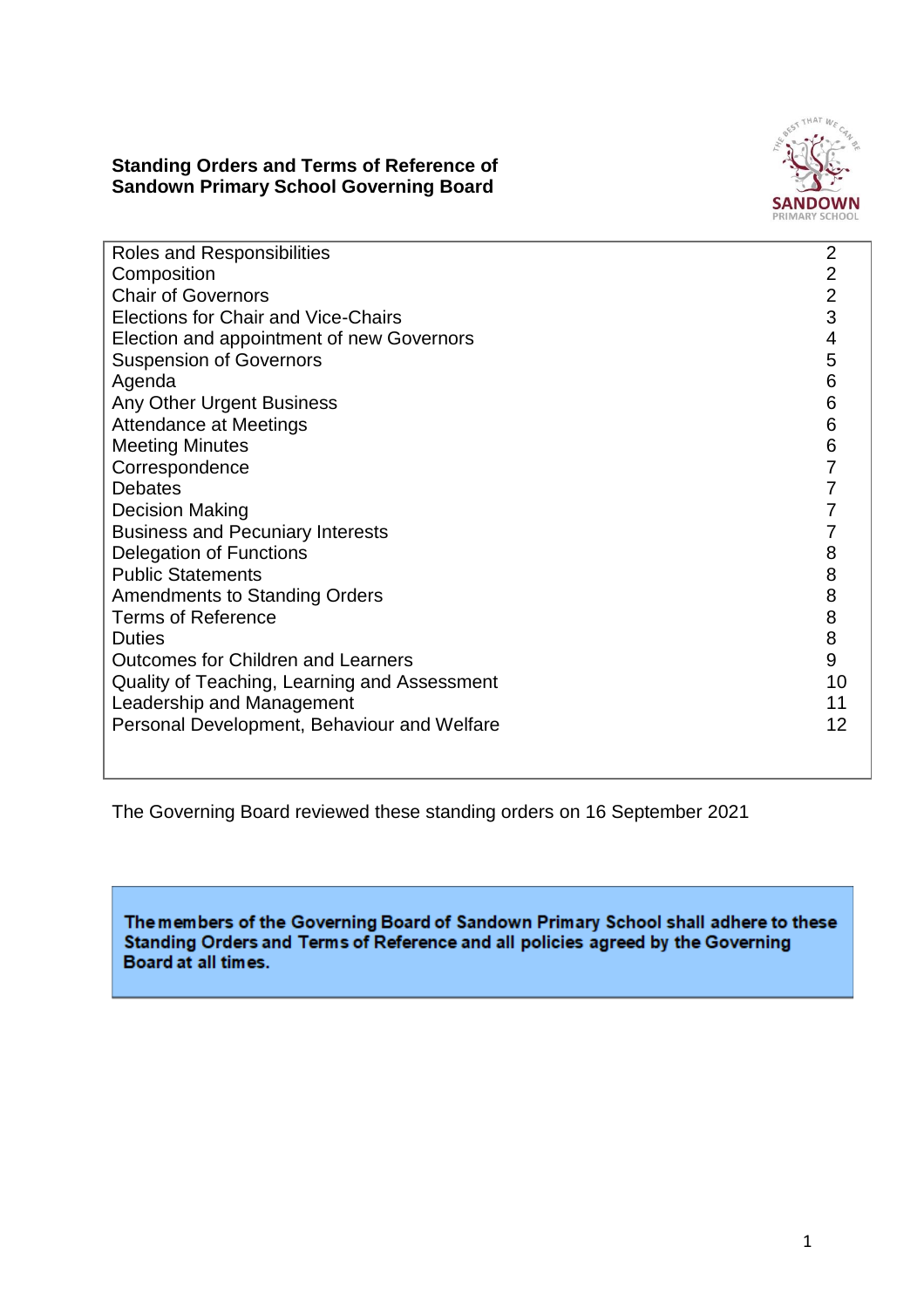The Governing Board will discharge its responsibilities as set out in the Governance [Handbook.](https://www.gov.uk/government/uploads/system/uploads/attachment_data/file/481147/Governance_handbook_November_2015.pdf) The core strategic functions of the Governing Board are:

- Ensuring clarity of vision, ethos and strategic direction;
- Holding the headteacher to account for the educational performance of the school and its pupils, and the performance management of staff; and
- Overseeing the financial performance of the school and making sure its money is well spent.

At Sandown Primary School all governor business is managed through full governing Board meetings. Below are the standing orders for the governing Board.

The Governing Board of Sandown Primary School has a duty and obligation to fulfil the strategic role that all school Governors have responsibility for. These duties include, but are not limited to:-

- agreeing the staffing structure
- agreeing the Governing Board constitution
- agreeing and managing the school budget
- appointment of staff
- **monitoring and reviewing policies and documents**
- supporting the school to raise standards
- setting targets for pupil achievement
- ensure the curriculum is balanced and broadly based
- regulate staff conduct and discipline
- report on pupils' achievement
- prepare a post-Ofsted action plan.

Day to day management of Sandown Primary School is the responsibility of the Headteacher.

The Governing Board will monitor the progress of the school.

#### **Composition**

The Governing Board of Sandown Primary School agreed its constitution on 3rd July 2014. The full composition is detailed in the Instrument of Government. The Clerk to the Governors is responsible for ensuring that each member of the Governing Board has a copy of the Instrument of Government.

#### **Chair of Governors**

Any non-Staff Governor may be elected to serve as Chair of Governors. The Governing Board of Sandown Primary School shall elect a Chair of Governors annually at the first meeting of the autumn term. In the event that the Chair of Governors ceases to be a member of the Governing Board, they shall cease to be the Chair of Governors. The Chair of Governors may resign as Chair at any time but should make every effort to ensure that a plan for succession is in place and being adhered to for consistency and continuity purposes. The Chair of Governors shall take responsibility for:-

▪ devising agendas in consultation with the Headteacher and Clerk to Governors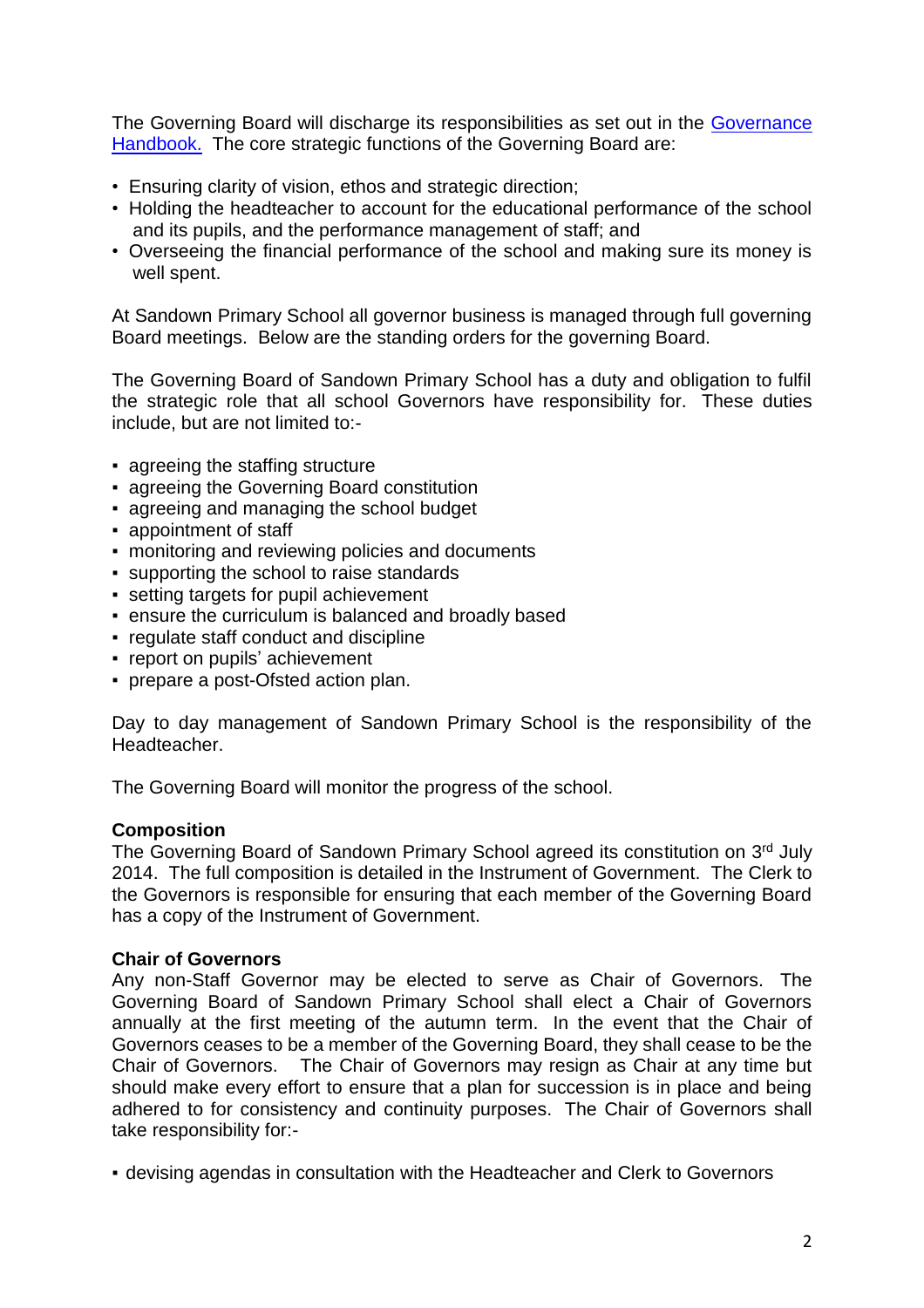- manage the business of the meetings
- **meet regularly with the Headteacher**
- **ensure the Governing Board adheres to its Standing Orders**
- ensure the Governing Board Working Groups are correctly established
- be responsible for the appointment and development of the Clerk to Governors and carry out an annual performance review with the Clerk
- implement a succession planning programme to ensure consistency when a new Chair of Governors is elected

The Chair can be removed from office by the Governors following the procedures set out in [The School Governance \(Roles, Procedures and Allowances\) \(England\)](https://schoolgovernors.thekeysupport.com/the-governing-body/roles-on-the-governing-body/governing-body-chairs/resolvelink?id=13921)  [Regulations 2013: regulation 9, legislation.gov.uk.](https://schoolgovernors.thekeysupport.com/the-governing-body/roles-on-the-governing-body/governing-body-chairs/resolvelink?id=13921)

### **Vice-Chair**

Any non-Staff Governor may be elected to serve as Vice-Chair of Governors. The Governing Board of Sandown Primary School shall elect a Vice-Chair annually at the first meeting of the autumn term. In the event that a Vice-Chair of Governors ceases to be a member of the Governing Board, s/he shall cease to be the Vice-Chair of Governors. A Vice-Chair may resign from that position at any time in the year.

During their time in post as Vice-Chair, s/he should work closely with the Chair of Governors to provide support and be participative in succession planning.

In the event that the Chair of Governors is unable to attend a meeting of the Governing Board of Sandown Primary School, the Vice-Chair shall act as Chair for that meeting. In the event that the Chair is unable to carry out the duties for a period of time, a Vice-Chair shall be responsible for carrying out those duties.

#### **Elections for Chair and Vice-Chair**

Nominations for Chair and Vice-Chairs shall be sought by the Clerk to the Governing Board of Sandown Primary School at least two weeks before the date of the meeting at which the election is to take place. The Clerk shall invite Governors to nominate or self-nominate, in writing or by email, with a closing date of no later than two days before the date of the meeting.

The Clerk to the Governing Board shall act as Chair during the process of election of the Chair.

In the event that more than one nomination for Chair of Governors is received, the Clerk to the Governing Board of Sandown Primary School shall arrange a secret ballot at the meeting. Those Governors that have been nominated or self-nominated shall not participate in the secret ballot.

In the event that no nominations are received for the Chair of Governors, a Vice-Chair (if one has been elected) shall Chair that meeting. In the event that neither Chair nor Vice-Chair is elected, the Governing Board of Sandown Primary School shall arrange for one of its non-Staff Governors to Chair the meeting and the election shall be adjourned to the subsequent Full Governing Board meeting. If no Governor is willing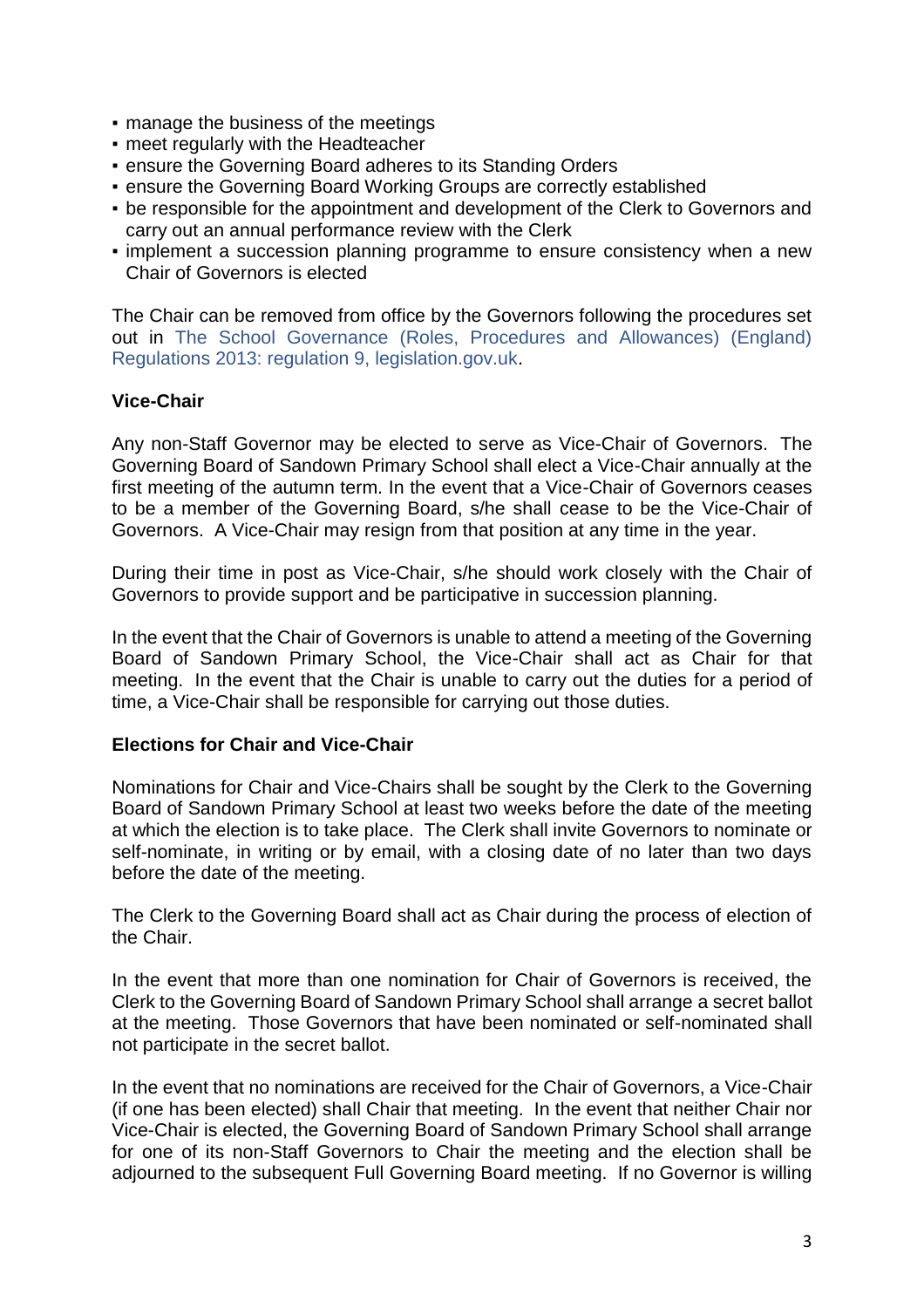to Chair the meeting, it shall be cancelled in accordance with school governance regulations.

In the event that more than two nominations for the positions of Vice-Chairs are received, the same principles as those for election of Chair shall apply. In the event that no nominations are received for Vice-Chair the election may be deferred to the next meeting.

#### **Election and appointment of new Governors**

The Governing Board of Sandown Primary School has responsibility for ensuring that vacancies are filled as quickly as possible and that a broad range of skills are available from the Governors that serve on it.

#### **Parent and Staff Governors**

East Sussex County Council has delegated its responsibility as Returning Officer for Parent and Staff Governor elections to the Headteacher. The elections shall be conducted in accordance with the guidance and good practice issued by East Sussex County Council.

#### **Co-opted Governors**

The Governing Board of Sandown Primary School shall appoint its Co-opted Governors. In doing so it shall take into consideration the skills that the Governing Board require. Co-opted Governors shall be appointed from the local and wider community.

### **Authority Governors (AG)**

AG Governors are nominated by the East Sussex AG Governors Panel. When AG Governors leave the Governing Board, the Clerk to the Governing Board of Sandown Primary School shall inform Governor Services immediately. Governor Services will liaise with county councillors and members, in an effort to nominate an AG to the Governing Board for appointment, to fill a vacancy as soon as they reasonably can.

Where the Governing Board of Sandown Primary School has identified candidates that would be suitable for appointment as AG Governors, it should submit the appropriate Nomination Form with supporting statement to Governor Services.

## **Associate Members** - N/A Circle Committee

#### **Link Governors**

Governors should be annually elected for the following responsibilities:

Health and Safety, SEND, Safeguarding, Training, Finance, EYFS, Pupil Premium, Sports Premium, Health & Wellbeing, Information Governance, Data, and Equality & Diversity.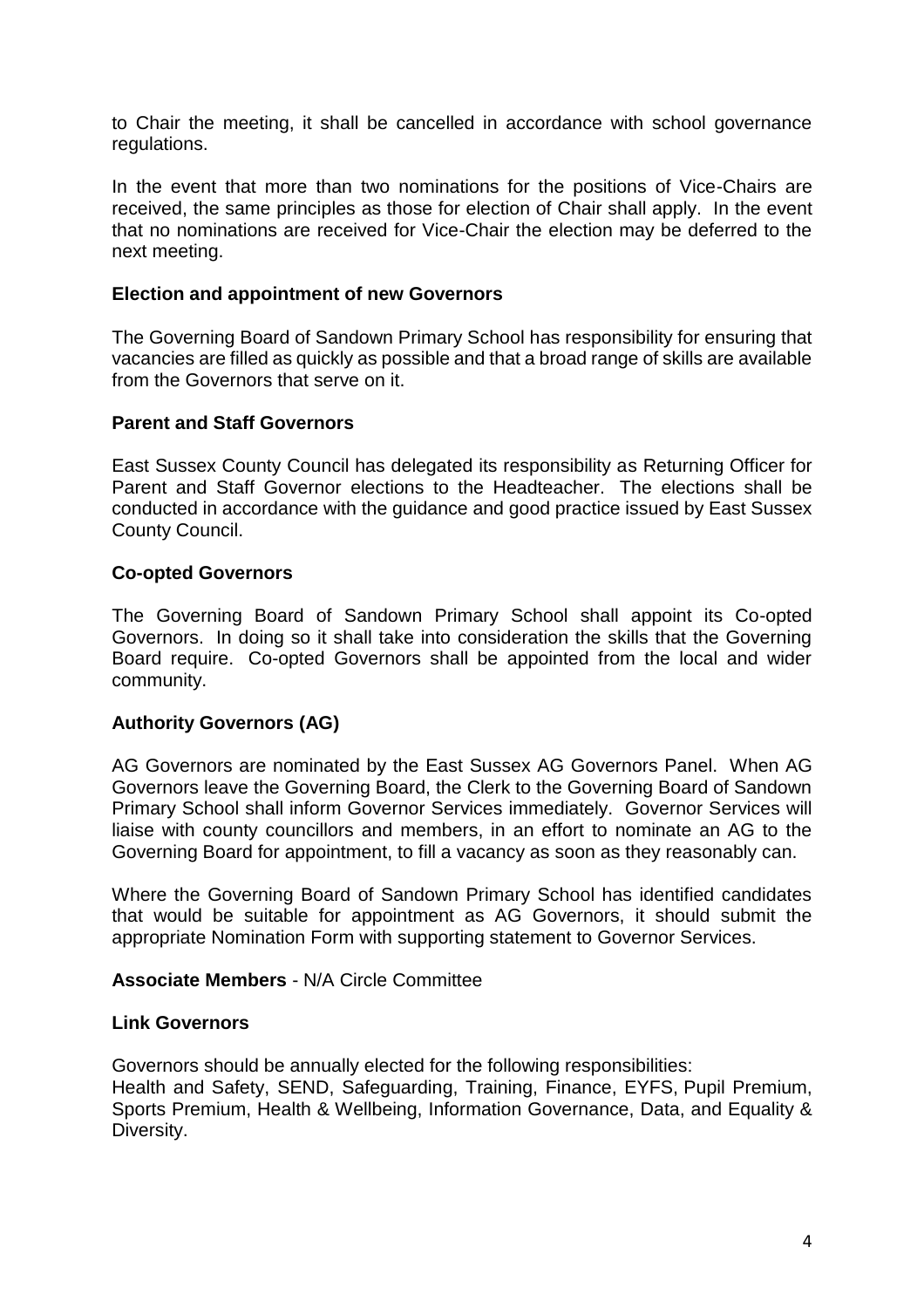### **Suspension of Governors**

The Governing Board may agree to suspend a Governor for a period of up to six months under prescribed reasons in accordance with [The School Governance \(Roles,](https://schoolgovernors.thekeysupport.com/the-governing-body/constitution-and-membership/eligibility-removal-disqualification/resolvelink?id=380)  [Procedures and Allowances\) \(England\) Regulations 2013: regulation 17,](https://schoolgovernors.thekeysupport.com/the-governing-body/constitution-and-membership/eligibility-removal-disqualification/resolvelink?id=380)  [legislation.gov.uk.](https://schoolgovernors.thekeysupport.com/the-governing-body/constitution-and-membership/eligibility-removal-disqualification/resolvelink?id=380)

#### **Governing Board Meetings**

The Governing Board of Sandown Primary School will hold a Full Governing Board meeting at least 8 times in one academic year. The Clerk to the Governing Board shall produce an annual planner to determine meeting dates and this shall be discussed at the last meeting of each academic year in preparation for the new academic year.

The School Governance (England) (Roles, Procedures and Allowances) Regulations 2013 make provision for governing bodies of maintained schools in England to: "approve alternative arrangements for governors to participate or vote at meetings of the governing body including but not limited to by telephone or video conference". Under some extenuating circumstances, the Governing Board will hold virtual meetings, in line with the Sandown's "Virtual Governance Policy".

Full Governing Board meetings shall start at a time that is acceptable to all members of the Governing Board and agreed at the last Full Governing Board meeting of the academic year.

The quorum for Governing Board meetings is 50% (rounded up) of the Governors in post. Meetings which are not quorate shall not go ahead. Meetings that become inquorate partway through may go ahead but no decisions can be made.

All meetings shall be convened by the Clerk to the Governing Board. This is subject to direction from the Chair in the event of the need for an urgent meeting.

Any three members of the Governing Board may request a meeting by submitting a written request to the Clerk to the Governing Board outlining the purpose of the meeting. The Clerk to the Governing Board shall take direction from the Chair of Governors. Notice of the meeting together with the agenda and supporting papers shall be received by each member of the Governing Board no later than seven days before the meeting. In an effort to reduce costs in relation to materials and printing, the Governing Board of Sandown Primary School shall, wherever possible, use ecommunication to distribute such papers. Where a Governor does not have access to e-mail, a hard copy shall be posted to the Governor's home address by the school office. Notice, agenda and supporting papers shall be sent to the Headteacher and any Associate Members.

The Governing Board of Sandown Primary School will not have any Committees but will assign a focus to each of the FGB meetings to ensure that the business formerly undertaken by Committees is addressed. The FGB shall review its structure annually at the first meeting of the academic year. In reviewing the structure, it shall ensure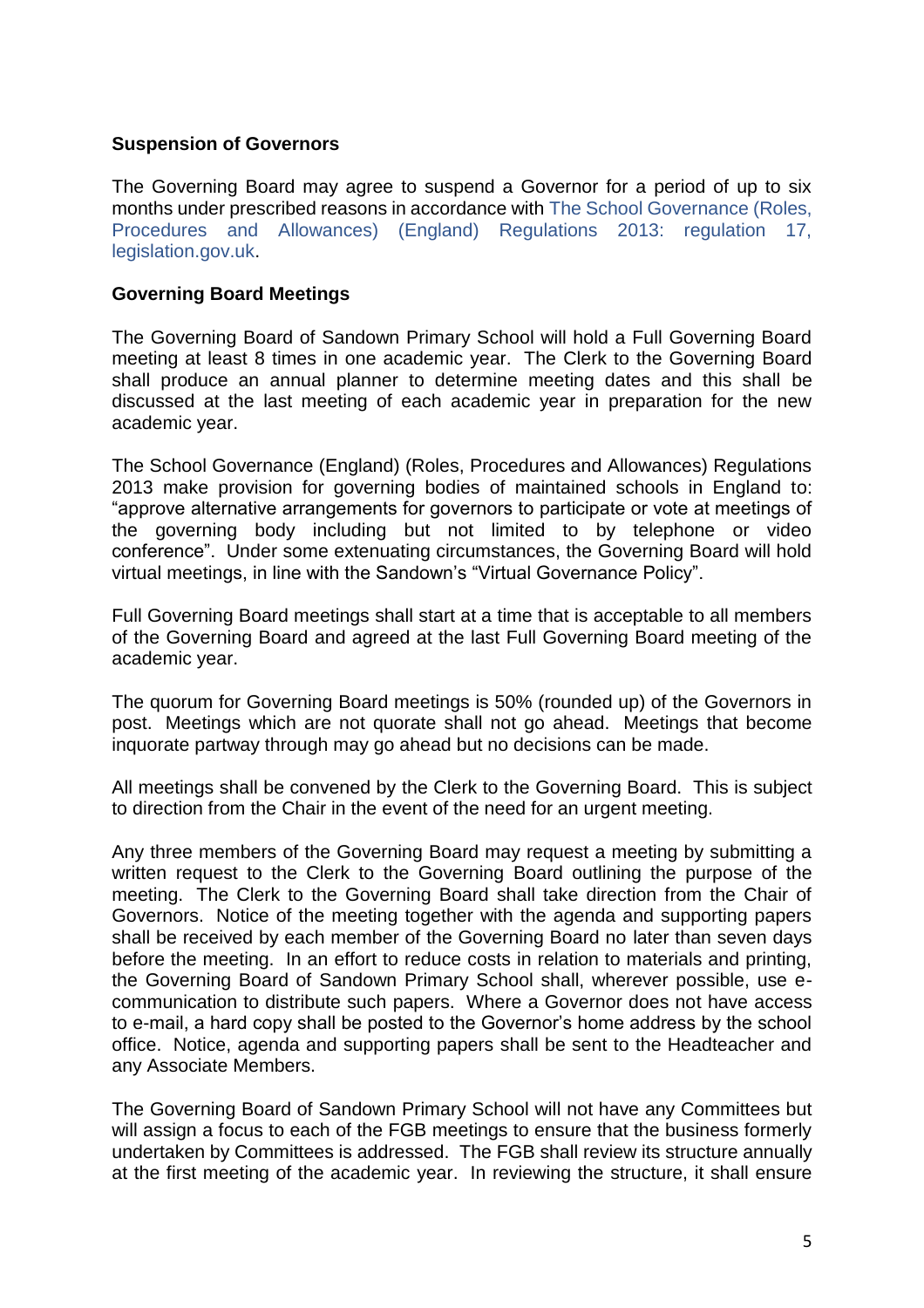that the focus of the meetings are appropriate and meet the needs of the Governing Board.

# **Agenda**

The agenda for the full Governing Board meeting shall be prepared by the Clerk in consultation with the Chair of Governors and Headteacher.

Any member of the Governing Board may request an item to be included on the agenda by writing to the Clerk. The Clerk shall take direction from the Chair of Governors.

## **Any Other Urgent Business**

Where urgent items need to be raised which are not covered elsewhere on the agenda a Governor may raise the item under Any Other Business. The Governing Board of Sandown Primary School shall determine whether the item is urgent. If it is not considered urgent the Clerk to Governors shall ensure that it is included on the agenda of the subsequent meeting.

## **Attendance at meetings**

The Clerk will maintain an attendance register for all Full Governing Board meetings.

In the event that a Governor is unable to attend a meeting(s) they must contact the Clerk directly to offer apologies. If the Governor is not able to contact the Clerk then they should contact the Chair or, as a last resort, the school office.

Where a Governor has offered apologies for absence the Governing Board will decide whether the apology should be accepted and this shall be shown in the minutes of the meeting. Acceptance or non-acceptance of apologies will be a standing agenda item at each meeting.

If a Governor fails to attend meetings for a continuous period of six months and has failed to submit apologies, or the Governing Board has not accepted those apologies, the Governor may be disqualified in accordance with regulations. This decision shall be made by the Full Governing Board meeting and recorded in the minutes.

In the event that the Headteacher is unable to attend a meeting the Deputy Headteacher may attend on the Headteacher's behalf.

Statutory guidance from the Department for Education (DfE) says that governing bodies should publish up-to-date details of their governance arrangements on their websites. This includes a record of Governors' attendance "at governing Board and committee meetings over the last academic year".

### **Meeting Minutes**

The Clerk to the Governors shall take minutes of all Full Governing Board meetings. In the event that the Clerk is unable to attend a meeting, the Governing Board should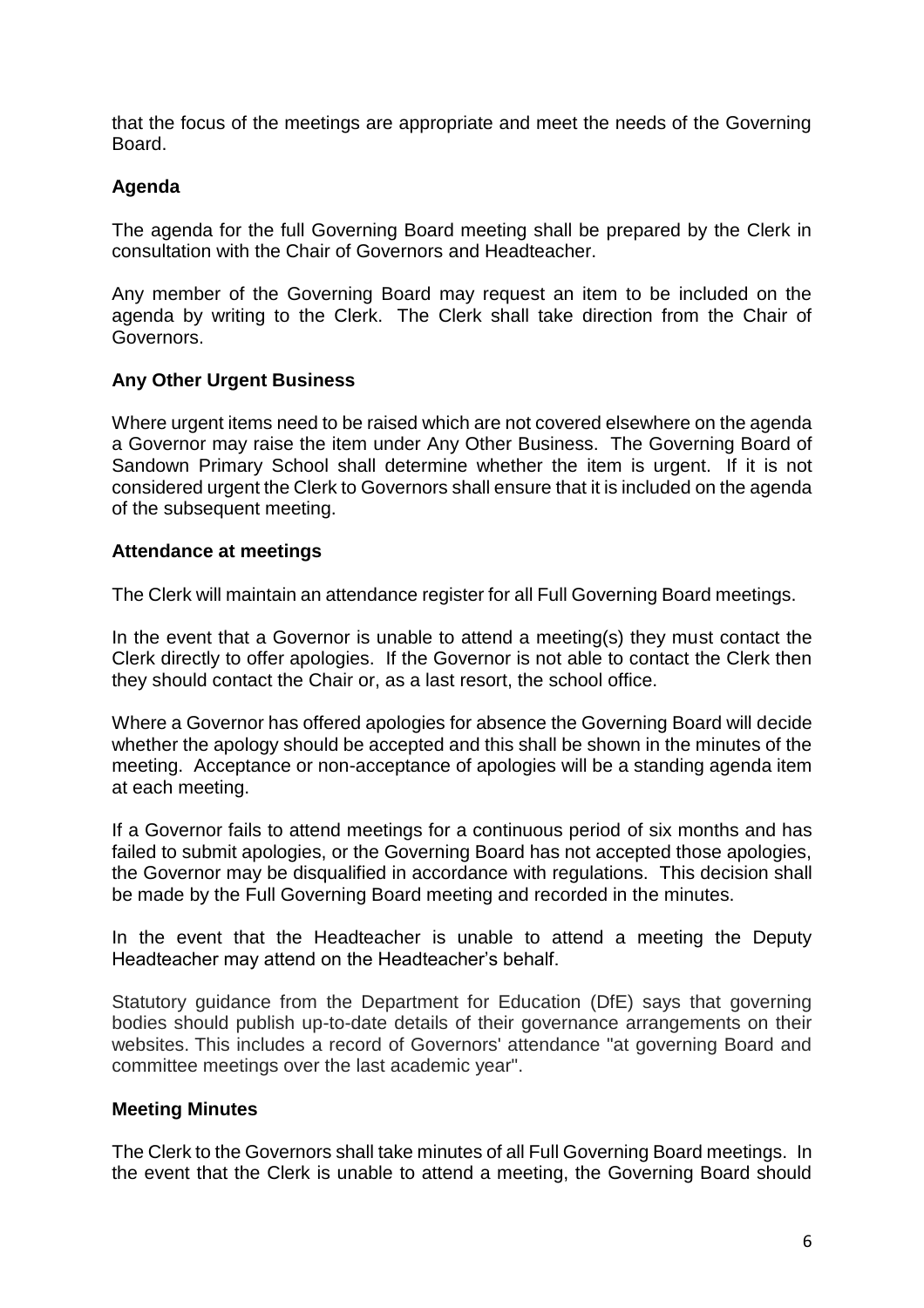arrange for one of its members to minute on that occasion. The Headteacher is exempt. The Chair of Governors shall not be the person to take the minutes.

Where an item is confidential it shall form a separate minute on pink paper and filed separately.

Minutes shall be kept in consecutively numbered loose leaf or lever arch file and stored in the School Business Manager's office. Minutes (except confidential items) shall be available for public inspection.

The draft minutes shall be produced within five days of the meeting and sent to the Chair and the Headteacher for approval. When the draft minutes have been approved by the Chair and Headteacher the minutes may be circulated to every member of the Governing Board as a supporting document to the agenda for the next Full Governing Board meeting.

The Governing Board shall approve the minutes as an accurate record of that meeting at the next Full Governing Board meeting and these shall be signed by the Chair of Governors of Sandown Primary School. Once the minutes have been approved by the Governing Board, and have been signed by the Chair, the Clerk will send an ecopy to Governor Services and the School Business Manager, and ensure the signed copies is filed in the relevant file.

### **Correspondence**

The Chair of Sandown Primary School Governing Board may write and sign letters on behalf of the Governing Board.

In the event that the Chair has taken Chair's action for an urgent item of correspondence the Chair shall report to the events at the next Full Governing Board meeting.

The Clerk shall produce a list of correspondence (incoming and outgoing) and distribute to Governors at each Governing Board meeting.

### **Debates**

The Chair will ensure that all Governors enjoy equality of opportunity to express their views. The Chair will regulate all debates.

### **Decision Making**

All decisions must be made by the Governing Board of Sandown Primary School unless the Governing Board has delegated the function.

Only Governors present at the meeting are able to vote.

A simple majority decides the outcome of any vote and in the event of a tie the Chair shall have the casting vote. [This does not apply when it relates to a selection panel vote for recommendation of the appointment of Headteacher or Deputy Headteacher].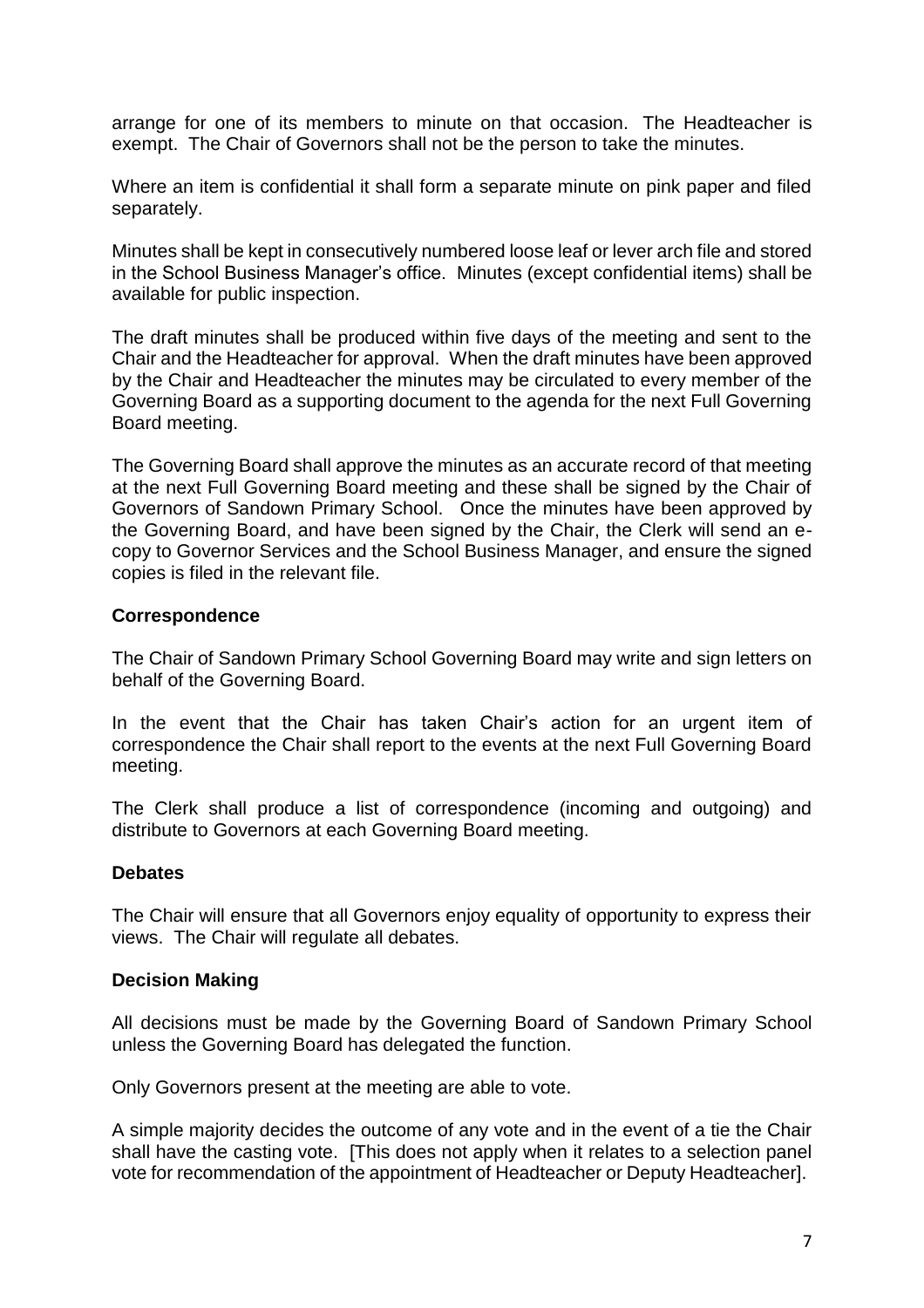Decisions of the Governing Board are binding upon all members.

#### **Business and Pecuniary Interests**

A Register of Pecuniary Interests will be held by the School Business Manager. Each Governor shall be required to sign a Pecuniary Interest Form annually. All new Governors shall be required to sign a Pecuniary Interest Form. Details of Governors' pecuniary interests will be published on the school's website, in accordance with regulations.

Business Interests will be a standing agenda item and Governors are required to declare any business or personal interest in any agenda item.

Any person entitled to attend a Full Governing Board meeting (including Associate Members and the Headteacher where he/she is not a Governor) must withdraw and not vote where there could be a conflict of interest [the definition for a conflict of interest is where a Governor has an interest that is greater than the generality of the Governing Board].

### **Delegation of Functions**

No individual Governor may take action unless that action has been formally delegated to the individual Governor by the Governing Board.

Delegation of functions shall be reviewed annually by the Governing Board.

The Governing Board shall act in accordance with the The School Governance (Roles, Procedures and Allowances) (England) Regulations 2013 when agreeing delegation.

### **Public Statements**

No Governor will make any public statement about any matter concerning the School without the authority of the Governing Board.

#### **Amendments to Standing Orders**

The Governing Board may not add to, amend, or revoke any Standing Order or Annex in force for the time being except at an ordinary meeting.

Details of proposed amendments to Standing Orders and Annexes must be issued to all members of the Governing Board with the agenda paper for the meeting at which they are to be considered for adoption.

## **TERMS OF REFERENCE**

#### **Duties:**

The Governing Board will undertake the following duties and activities unless delegated, in line with statutory guidance. Any delegated duties will be minuted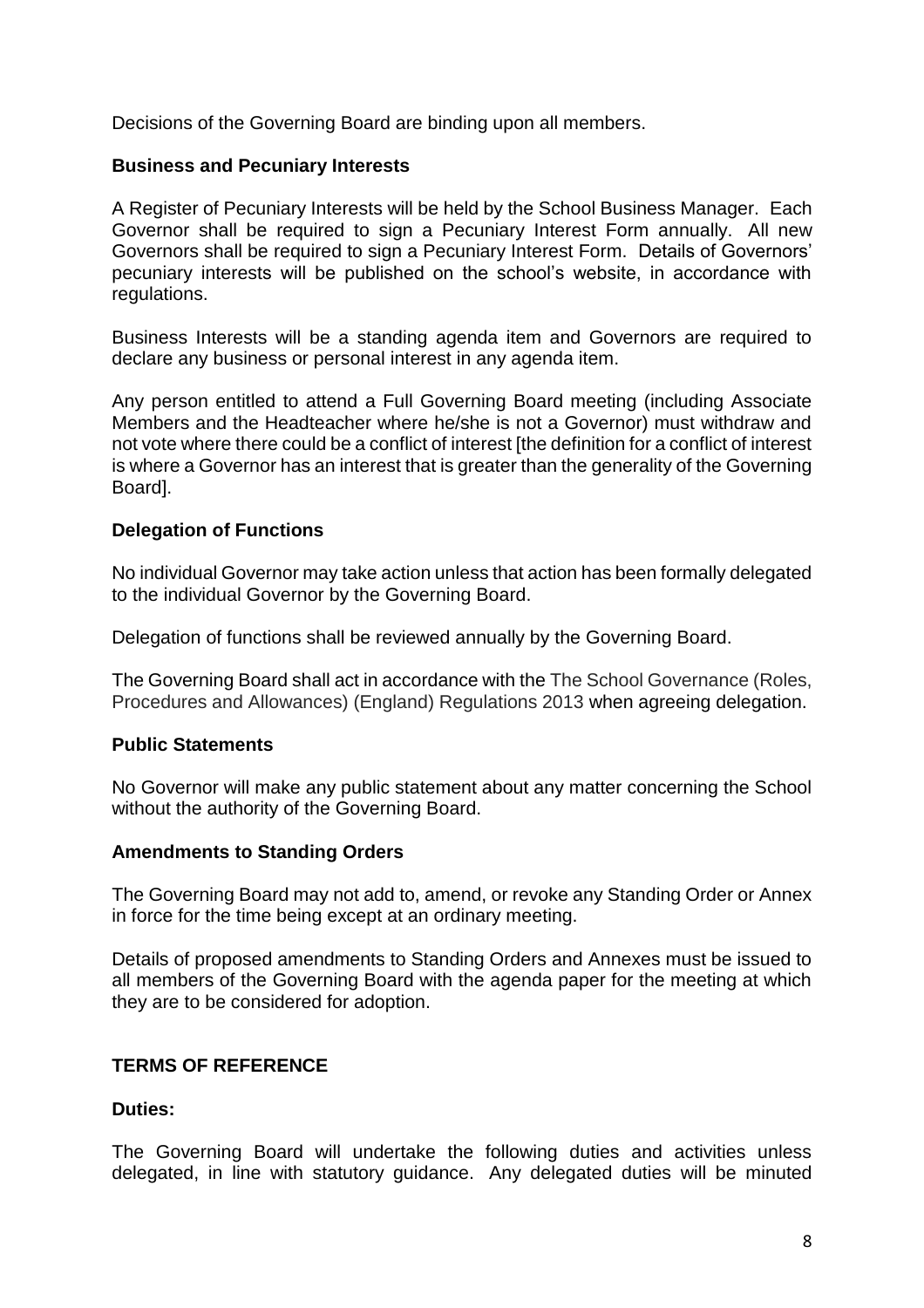## accordingly:

- To discharge the statutory requirements of a governing Board, including publishing of information and approval of statutory policies and documents.
- To ensure the school has strategic plans in place to deliver effective teaching and learning within the school budget and that the school staffing complement supports the aims and ethos and is affordable.
- To appoint Link Governors and receive regular monitoring reports from individual Link Governors.
- To undertake monitoring visits to the school to evaluate the performance of the school.
- To undertake any necessary training (in or out of school) that is required to enable effective monitoring of standards.
- To appoint an appeals panel annually.

## **Outcomes for Children and Learners**

- To discuss the performance data for the school.
- To monitor pupil achievement and progress.
- To review the progress and attainment of Pupil Premium pupils and other vulnerable groups.
- To monitor pupil numbers and attendance.

To discharge these duties, the Governing Board will undertake the following activities:–

- To understand the performance data for the school.
- To monitor pupil achievement and progress against school targets.
- To monitor pupil achievement and progress against National Standards.
- To monitor the achievement and progress of vulnerable pupil groups within the school.
- To monitor the impact of any extended services provided against pupil achievement.

# **Quality of Teaching, Learning & Assessment**

- To ensure that regard is paid to pupil's spiritual, moral, social, emotional and cultural development and fundamental British values are promoted within the school.
- To ensure a broad and balanced curriculum is taught at the school.
- To receive regular updates from the Headteacher of the Quality of Teaching,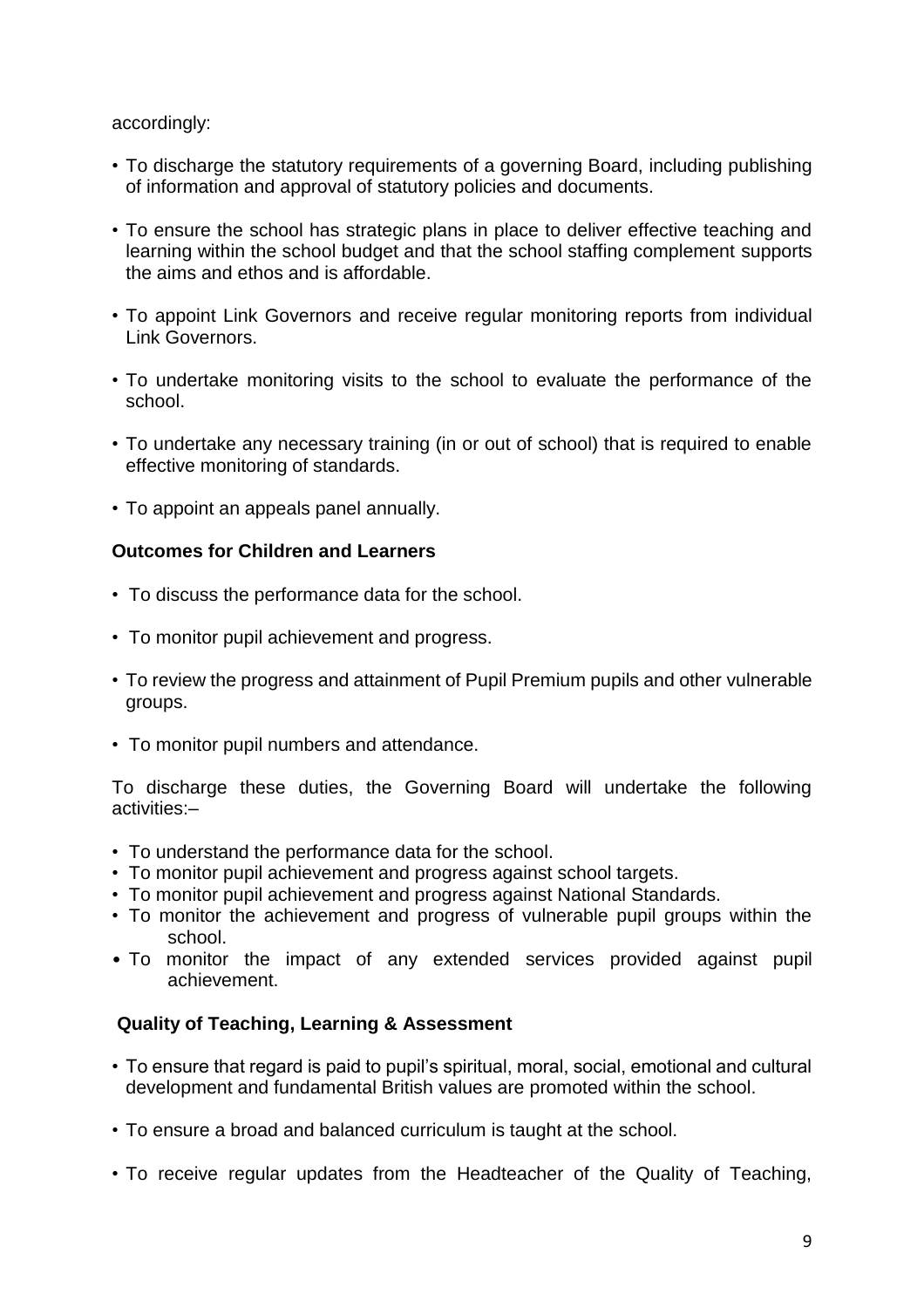Learning & Assessment within the school.

- To ensure effective provision for pupils with Special Educational Needs and Disabilities (SEND).
- To meet with the lead professionals within the school to gain an understanding of the scope of the curriculum objectives and the activities the school is conducting to achieve success.

To discharge these duties, the Governing Board will undertake the following activities:–

- To monitor the school's Teaching & Learning Policy.
- To monitor the school's Curriculum Policy and subject area policies.
- To monitor progress towards curriculum related targets of the School Improvement Plan.
- To link with Subject Leaders in order to monitor implementation of Subject Plans.
- To link with Subject Leaders in order to monitor standards within subject areas.
- To monitor progress towards Teaching & Learning related targets of the School Improvement Plan.
- To monitor standards of teaching.
- To monitor the quality of pupil learning.
- To understand assessment policy and practice across the school.

## **Leadership & Management**

- To approve a 3-year budget plan taking into account the agreed priorities of the School Development Plan.
- To consider a budget position statement including virement decisions at least 3 times per year.
- To ensure that the school operates within the Financial Regulations of the County Council.
- To monitor expenditure of all voluntary funds kept on behalf of the Governing Board.
- To allocate sufficient funds in the annual budget to provide for pay increments as recommended under Appraisal and Performance Management arrangements. In the light of the Headteacher Performance Management Group's recommendations, to allocate/determine whether sufficient funds have been made available to cover recommended increments.
- To undertake the role of a Pay Committee as per the model Terms of Reference of the Pay Committee. See [https://czone.eastsussex.gov.uk/schoolpersonnel/payconditions/Pages/modelpayp](https://czone.eastsussex.gov.uk/schoolpersonnel/payconditions/Pages/modelpaypolicy.aspx) [olicy.aspx](https://czone.eastsussex.gov.uk/schoolpersonnel/payconditions/Pages/modelpaypolicy.aspx)
- To draft and keep under review the staffing structure in consultation with the Headteacher.
- To oversee the appointment procedure for all staff.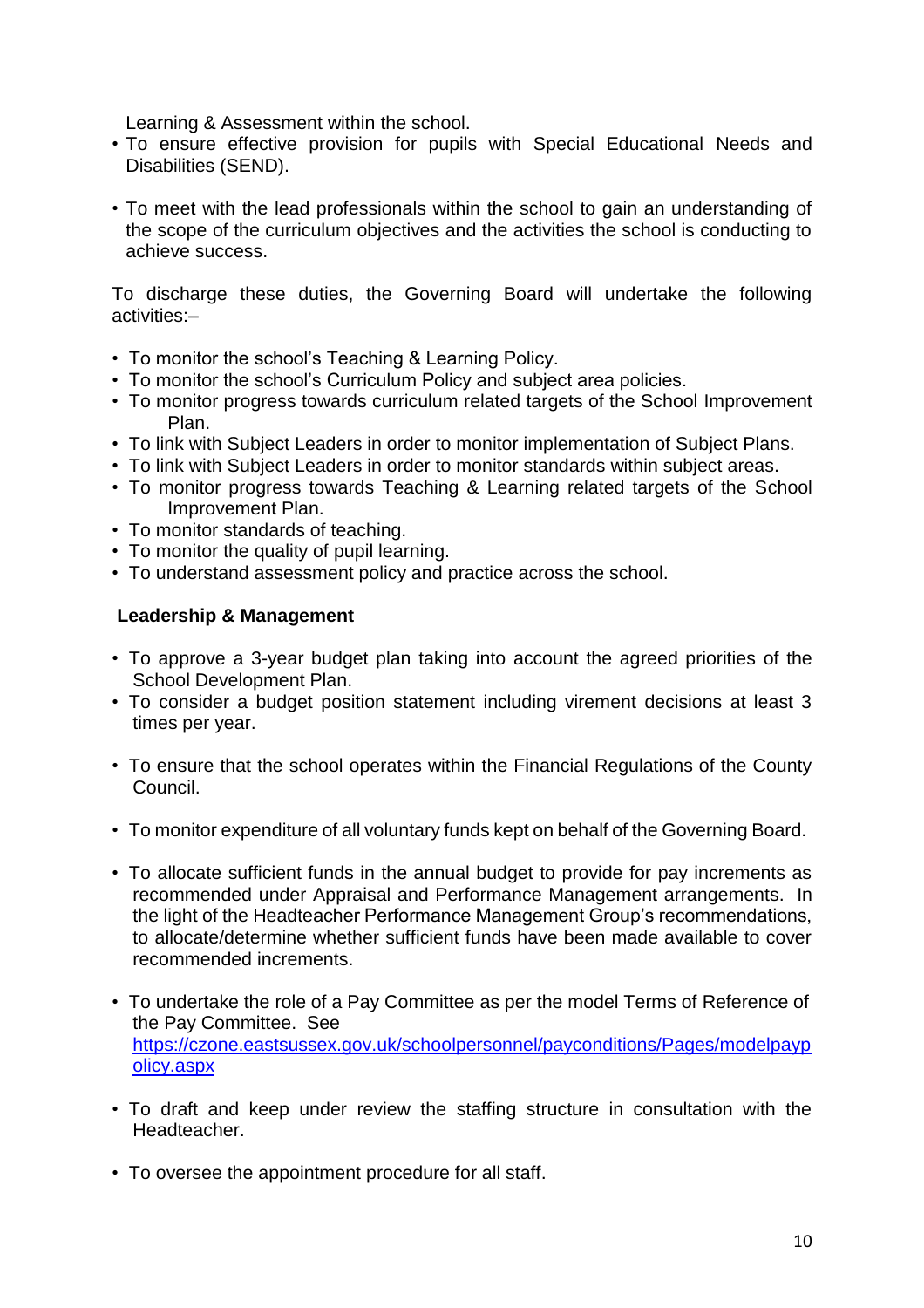- To oversee the process leading to staff reductions.
- To keep under review staff work/life balance, working conditions and well-being, including the monitoring of absence.
- To ensure that the requirements of the Schools Financial Value Standards (SFVS) are being maintained or worked towards.
- To ensure a register of pecuniary and business interests for Governors and staff is kept and is open to inspection and published on the school's website, in accordance with regulations.

To discharge these duties, the Governing Board will undertake the following activities:–

- To approve the first formal budget plan each year and to ensure the school notifies the approved budget to the local authority by the agreed deadline.
- To maintain an accurate and up-to-date 'balanced' budget and three-year plan, that shows clear links to the School Improvement Plan and Staffing Structure.
- To ensure the school adheres to the local authority's conditions of the 'Scheme for Financing Schools'.
- To review and approve the school's Scheme of Delegation annually and monitor compliance.
- To monitor income and expenditure of all public funds and ensure corrective action is taken where necessary.
- To evaluate proposed expenditure following recommendations from the Headteacher.
- To review and challenge the school in regard to compliance towards Internal Audit Bulletins.
- To evaluate and approve any virements between budget headings within agreed limits.
- To analyse and approve Tenders for Contract Services.
- To keep in-school financial procedures under regular review.
- To ensure key financial decisions are recorded properly.
- To be actively engaged in any consultations to change the LA Finance Scheme.
- To benchmark school financial performance against similar schools.
- To ensure that all spending provides 'Value for Money' in terms of raising standards in education.
- To monitor and evaluate the management of the School Fund and to receive the audited annual accounts.
- To make decisions in respect of service agreements and insurance.
- To establish procedures for Governors to claim expenses.
- To determine the staff complement in consultation with the Headteacher.
- To monitor the Appraisal and Continuous Professional Development of all staff in accordance with the policies established and receive reports/updates from the Senior Management Team in relation to this.
- To ensure that the school does not discriminate against job applicants on the basis of race, religion, gender, age, disability or sexual orientation.
- To give appropriate consideration to the well-being of all staff.
- To end the suspension of staff.